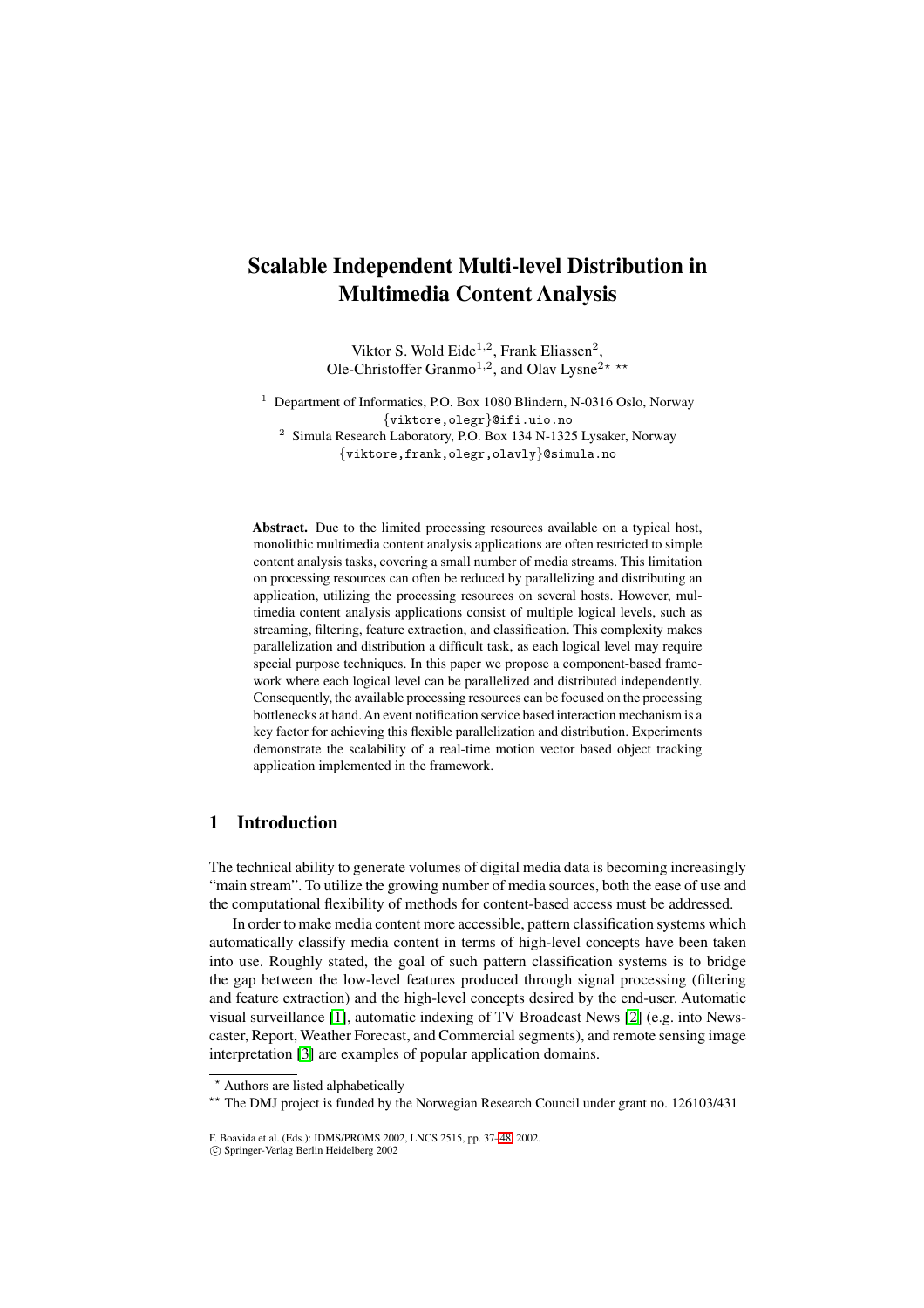<span id="page-1-0"></span>Due to the limited processing resources available on a typical host, monolithic multimedia content analysis applications are often restricted to simple content analysis tasks. Multimedia content analysis applications consist of multiple logical levels, such as streaming, filtering, feature extraction, and classification. This complexity makes parallelization and distribution a difficult task, as each logical level may require special purpose techniques. For instance, in [\[4\]](#page-11-0), it is shown how the filtering in a video based people counting application can be distributed to the sensors, based on a special purpose multimedia surveillance network. Accordingly, a higher frame rate can be achieved or more advanced filtering can be conducted.

In the DMJ (Distributed Media Journaling) project we are developing a component based framework for real-time media content analysis. New sub-technologies (e.g. a new feature extraction algorithm) may be plugged into the framework when available.

The resource requirements for the framework application domain are very challenging and will most likely remain so in the near future, justifying the need for scalability. In this paper we show the framework scalability for a relatively tightly coupled application (components interact with the video framerate frequency) processing a single video stream. A massively distributed application utilizing a large number of cameras (e.g. for traffic surveillance) may require such tight coupling only between some components.

The relative complexity of streaming, filtering/transformation, feature extraction, and classification depends on the application. Therefore the framework should support focusing of processing resources on any given logical level, independently of other logical levels. E.g., if only the filtering is parallelized and distributed (as in the case from [\[4\]](#page-11-0)), the feature extraction and the classification may become processing bottlenecks.

In this paper we focus on the parallelization and distribution mechanisms of the DMJ framework. In Sect. 2 we describe the general approach for building content analysis applications. We also introduce our application case, tracking of a moving object in a video stream. In Sect. [3](#page-2-0) we first give an overview of the DMJ framework. In Sect. [3.1](#page-3-0) we shortly describe inter component communication and synchronization. We then proceed to motivate and present the special purpose parallelization and distribution techniques for each logical level in Sect. [3.2](#page-3-0) to Sect. [3.5.](#page-5-0) In Sect. [4](#page-8-0) we present the results of an experiment which demonstrate the scalability of our framework. In Sect. [5](#page-9-0) we present plans for future work. Lastly, we provide some conclusions in Sect. [6.](#page-10-0)

# **2 Content Analysis**

A general approach for building content analysis applications is to combine low-level quantitative media processing into high-level concept recognition. Typically, such applications are logically organized as a hierarchy, as shown in Fig. [1.](#page-2-0) At the lowest level of the hierarchy there are media streaming sources. At the level above, the media streams are filtered and transformed. The transformed media streams are then fed to feature extraction algorithms as media segments (e.g. video frame regions). Feature extraction algorithms operate on the media segments from the transformed media streams, and in the case of a video frame region, calculate features such as color histograms and motion vectors. Finally, results from feature extraction algorithms are reported to classification algorithms higher up in the hierarchy that are responsible for detecting high level domain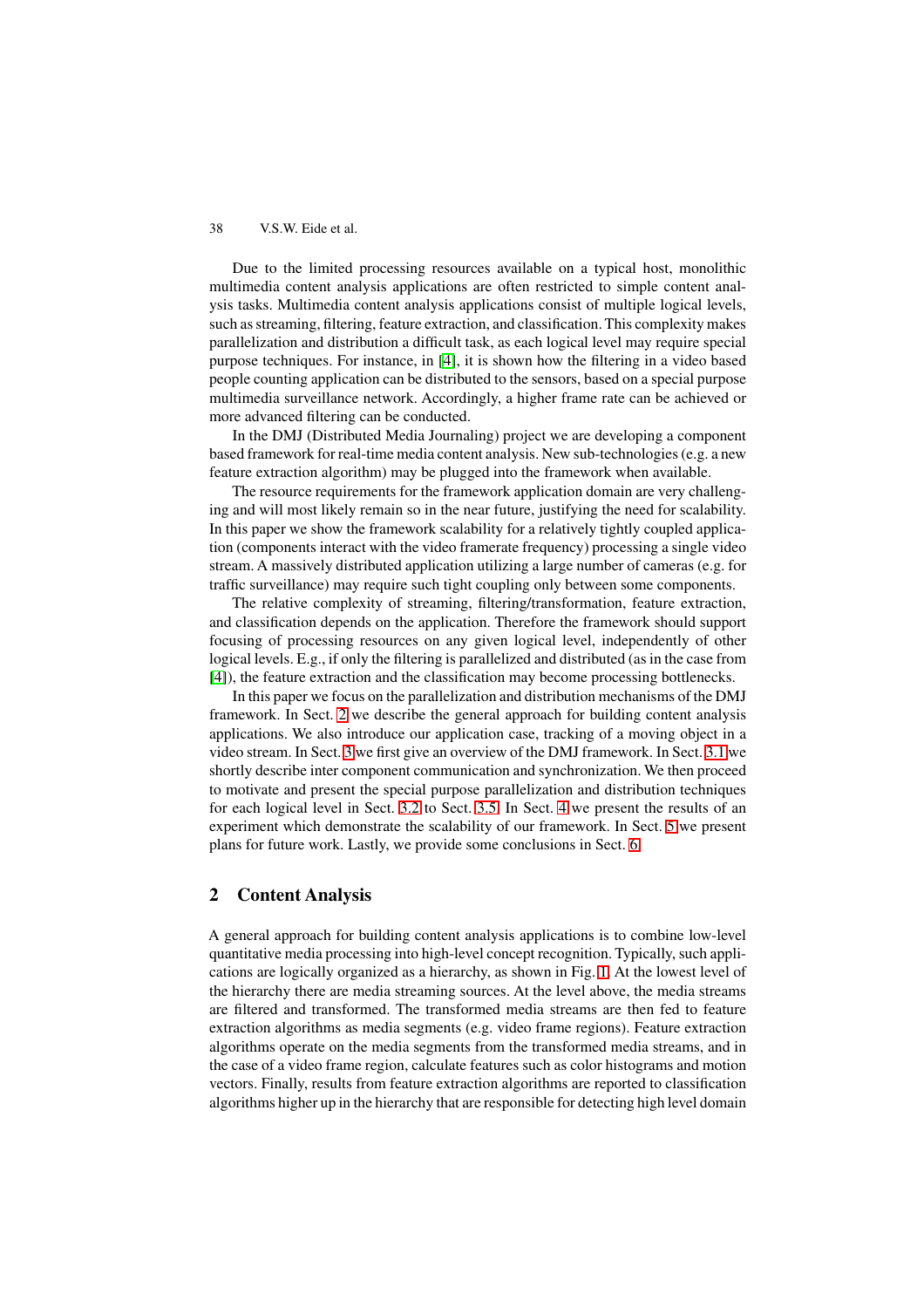<span id="page-2-0"></span>

**Fig. 1.** A specific configuration, out of many possible configurations, of a content analysis application for real-time tracking of a moving object in a video stream

concepts, such as a moving object in a video stream. In other words, classification is interpretation of extracted features in some application specific context.

Fig. 1 illustrates a *possible configuration* of a content analysis application for realtime tracking of a moving object in a video stream, the application henceforth used for illustration purposes. The video stream is filtered by two algorithms, each doing video stream decoding and color-to-grey level filtering. Each filtered video frame is divided into  $m \times n$  blocks (media segments) before two motion estimators calculate motion vectors for the blocks. The block motion vectors are then submitted to two so-called *particle filters* (described in [3.5\)](#page-5-0) for object detection and tracking. The coordinator uses the results from all the particle filters to determine the position of the moving object.

Often, the above type of content analysis applications are implemented as monolithic applications making reuse, development, maintenance, and extension by third parties difficult. Such applications are often executed in single processes, unable to benefit from distributed processing environments.

### **3 The DMJ Framework**

As a solution to the inherent problems of traditional monolithic content analysis systems, we suggest a component-based approach. Logically, the media processing hierarchy is similar, but the different algorithms at each logical level are now encapsulated in components - S (Streaming), F (Filtering), E (feature Extraction), and C (Classification) components. The content analysis task is realized as a collection of components, which indirectly monitor other components and react to particular changes in their state.

The resulting content analysis hierarchy can then be executed as a pipeline (each level of the hierarchy is executed in parallel). For instance, the application described in Sect. [2](#page-1-0) can be executed on five CPUs, where the streaming is conducted from one CPU, the filtering is executed on a second CPU, the motion estimation is conducted on a third CPU, and so forth. Such distribution allows an application to take advantage of a number of CPUs equal to the depth of the hierarchy. In addition, the DMJ framework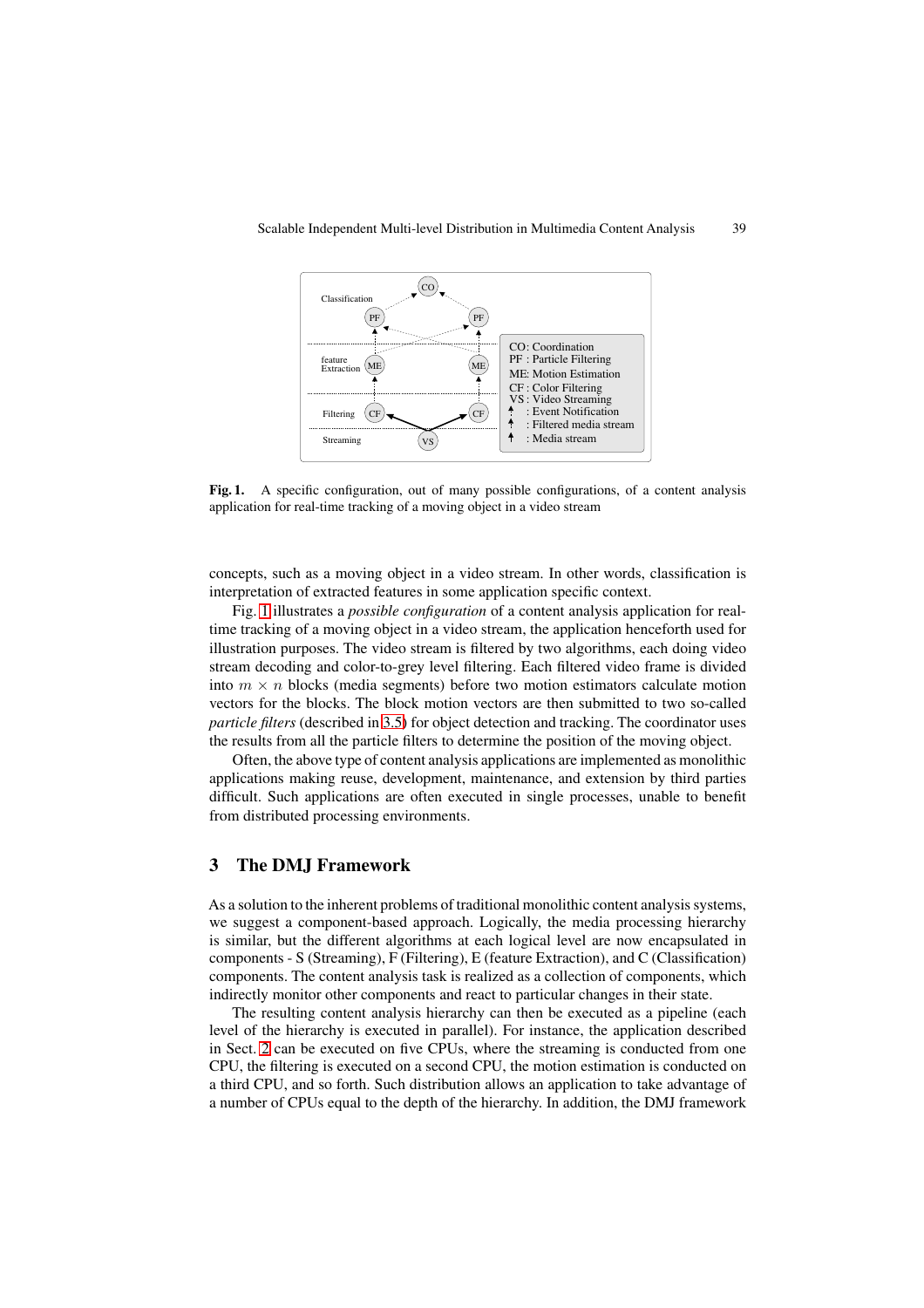<span id="page-3-0"></span>also supports independent parallelization and distribution within each logical level. In the current prototype of the framework, each logical level implements special purpose parallelization and distribution techniques, as we will see in Sect. 3.2 to Sect. [3.5.](#page-5-0) In combination, this opens up for focusing the processing resources on the processing bottlenecks at hand. An example of such parallelization is found in Fig. [1](#page-2-0) where the motion estimation (and the particle filtering) can be conducted on two CPUs.

# **3.1 Component Interaction and Synchronization**

Components interact in different ways, such as one-one, one-many (sharing or partitioning of data), many-one (aggregation), and many-many. In [\[5\]](#page-11-0) we argue that the requirements for our application domain fit very well with the publish/subscribe interaction paradigm, leading to an event-based interaction model. Event-based systems rely on some kind of event notification service which introduces a level of indirection. The responsibility of the event notification service is to propagate/route event notifications from the event producers to interested event consumers, based on content and generally in a many-many manner. A component does not need to know the location, the identity, or if results have been generated by a single or a number of components. The binding between components is loose and based on what is produced rather than by whom. Note that the event notification service should take advantage of native multicast on the network layer for scalability reasons, as will become clear in the following sections.

Some kind of synchronization and ordering mechanism is required in order to support parallel and distributed processing. Such a mechanism is described in [\[5\]](#page-11-0), in which each media sample and event notification is assigned a timestamp (actually a time interval) from globally synchronized clocks. In other words, the design of our framework is based upon a common knowledge of time in all components. This is realized by synchronizing the computers by e.g. the Network Time Protocol, RFC 1305.

# **3.2 Media Streaming**

Each media source receives its input from a sensor, implemented in software (e.g. a program monitoring files) or as a combination of both hardware (video camera, microphone, etc.) and software (drivers, libraries, etc.). From a scalability point of view, reducing sender side processing and network bandwidth consumption is important.

Some media types may generate large amounts of data, requiring effective encoding in order to reduce bandwidth requirements to a reasonable level. We currently work with live video, a quite challenging media type with respect to processing requirements, the massive amounts of data, and the imposed real-time requirements. E.g., a television quality MPEG-2 encoded video stream, Main profile in the Main Level, 720 pixels/line x 576 lines, may require as much as 15 Mbps [\[6\]](#page-11-0). The actual data rate depends on both intra- and inter frame redundancy, i.e. the media content. Real-time encoding is likely to remain costly in the near future too, considering a likely increase in video quality.

A media source should be able to handle a number of interested receivers, belonging to the same or to different applications.A video streaming source which must handle each and every component individually will not scale. Scalable one to many communication is what IP multicast [\[7\]](#page-11-0) has been designed for. Each packet requires a single send operation and should traverse each network link only once. In the current prototype, we have used IP multicast for streaming video data, as illustrated by label 1 in Fig. [2.](#page-4-0)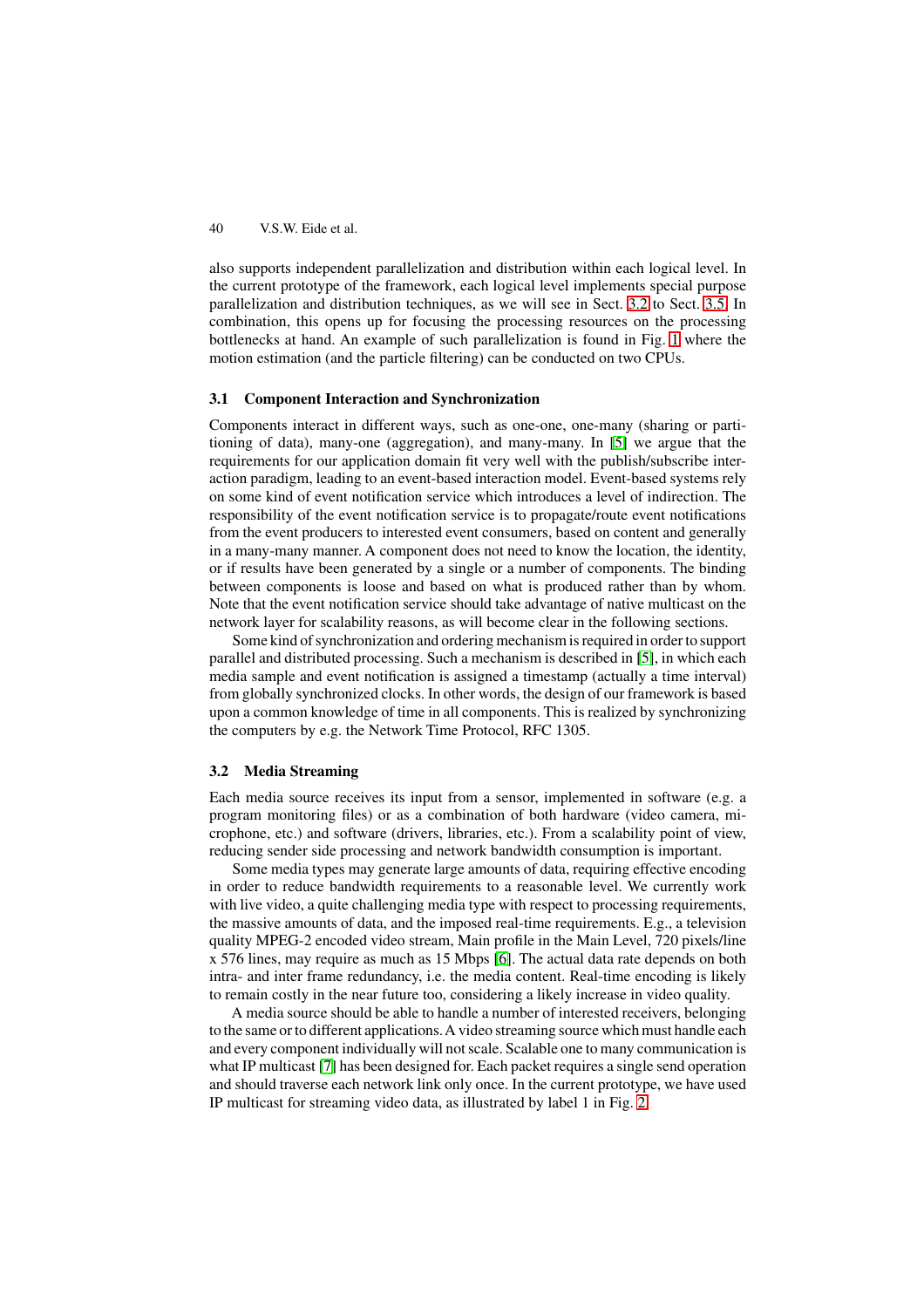<span id="page-4-0"></span>

**Fig. 2.** Inter component communication for the configuration in Fig[.1.](#page-2-0) Feature extraction and classification components interact through an Event Notification Service, labeled ENS

#### **3.3 Filtering and Transformation**

Filtering and transformation bridge the gap between what a S component offers and an E component can handle. As an example, filtering and transformation components may be used to convert MPEG-2 to YUV to 32 bit RGB to 8 bit gray level video frames.

An effective encoding of a media stream reduces network bandwidth consumption, but results in increased processing requirements for decoding. If components both receive and decompress each and every frame of a high quality video stream entirely, the number of CPU cycles left for the rest of the processing may be severely reduced. As an example, real-time software decoding of a MPEG-2 TV quality video stream requires a fairly powerful computer. Furthermore, filtering and transformation may be computationally costly by itself. Consequently, our framework should support parallel and distributed filtering and transformation.

In the current prototype the filtering and transformation is executed in the same process as the feature extraction, and data is transferred to feature extraction components by reference passing. This data flow is labeled 2 in Fig. 2.

#### **3.4 Feature Extraction**

A feature extraction algorithm operates on media segments from the filtering and transformation level (e.g. video frame blocks) and extracts quantititave information, such as motion vectors and color histograms. The features of each media segment are used at the classification level to assign a high-level content class to each media segment.

Feature extraction algorithms may use information from the compressed or partial decompressed domain if available (e.g. utilize the motion vectors in a MPEG-2 video).

Some feature extraction algorithms require relatively small amounts of processing, such as a color histogram calculation which may only require a single pass through each pixel in a video frame. But even such simple operations may become costly when applied to a real-time high quality video stream. In general the algorithms may be arbitrarily complex. In combination with the high data rate and often short period of time between succeeding frames this may easily overwhelm even a powerful computer. A scalable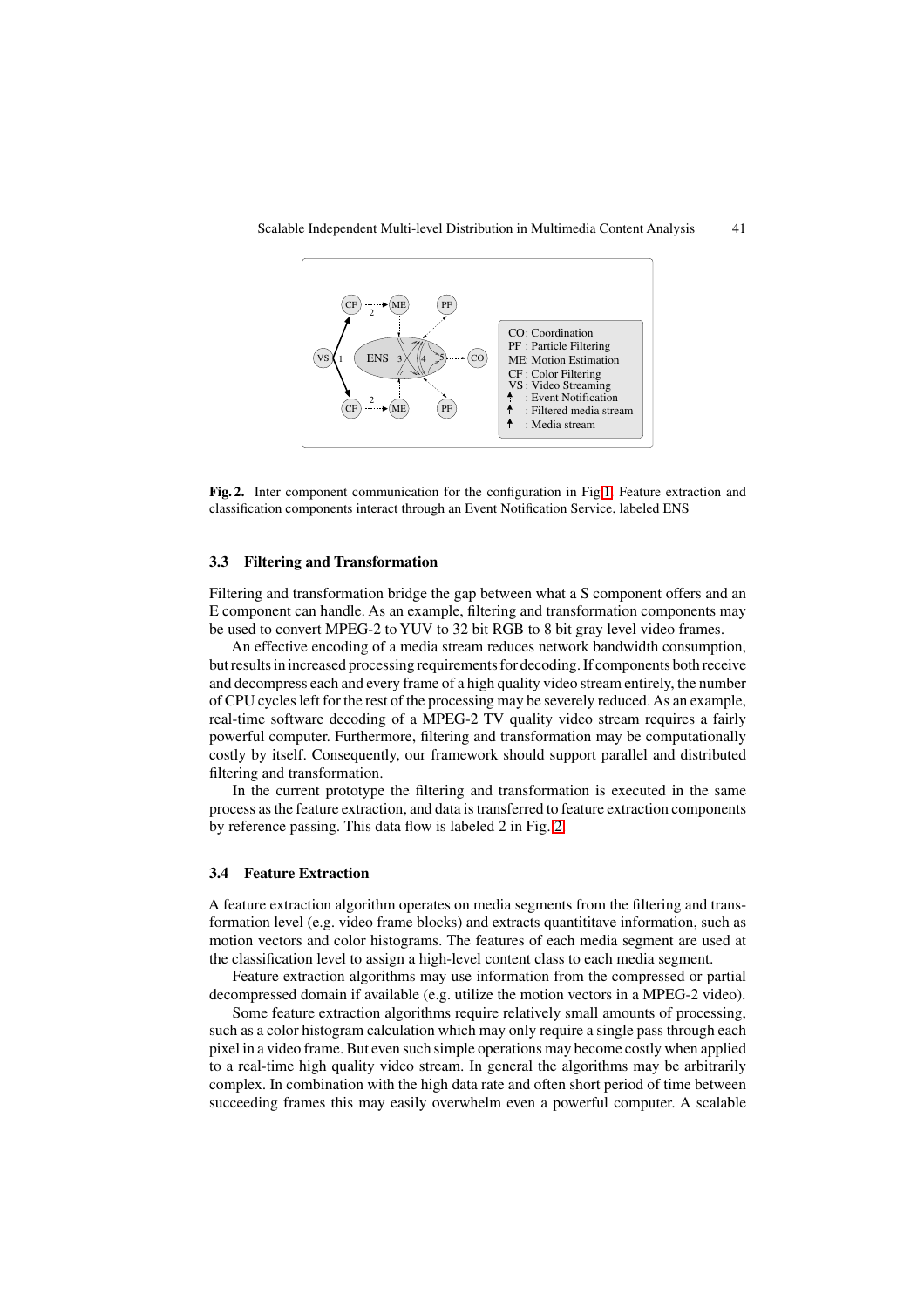<span id="page-5-0"></span>solution necessitates parallelization, which requires a partitioning of the data in the media stream, spatially and/or temporally.

Feature extraction algorithms for video, such as motion vector extraction, color histogram calculation, and texture roughness calculation, often operate locally on image regions (e.g. a block). The DMJ framework supports spatial parallelization and distribution of such feature extractors. As an example, block-based motion estimation is computationally demanding, but the calculation of a single block motion vector is localized to a small image region. Accordingly, the calculation of motion vectors in a single video frame can be parallelized and distributed. For the sake of completeness we give a short description of parallel block motion vector extraction in the DMJ framework.

**Block-based Motion Estimation.** In order to identify and quantify motion between two consecutive frames, a block-based scheme is used. A block from the previous frame is compared to the corresponding block in the current frame. A block difference value is calculated by summing all the pixel value differences and this value indicates the similarity between the two blocks. If an object or the camera moves between two consecutive frames, the calculated block difference value may become large and a search for a similar block in the current frame is necessary. Searching is done by offsetting the corresponding block in the current frame some pixels horizontally and vertically. A search area is defined by the maximum number of pixels to offset the block. In the worst case, a brute force search must compare the block in the previous frame with all blocks defined by the search area. This searching requires lots of processing and a number of algorithms have been proposed in order to reduce the number of blocks compared [\[8\]](#page-11-0). The search is usually terminated whenever a block with difference value below some threshold has been found, introducing indeterminism since the processing requirements depend on the media stream content. The offset  $[\delta x, \delta y]$  which produces the smallest difference value, below a threshold, defines the motion vector for this block.

Our implementation allows a component to calculate motion vectors for only some of the blocks in the video frame, defined by a sequence of rectangles, each covering some blocks. In case of parallel processing, such motion estimation components are mapped onto different hosts, each processing some of the blocks in the whole frame.

In Fig. [3,](#page-6-0) the motion vectors calculated by a single component have been drawn into the left video frame. The figure also illustrates how a component may get configured to process only some regions of the video stream. The blocks processed are slightly darker and they also have the motion vectors drawn, pointing from the center of their respective block. The motion vectors indicate that the person is moving to the left.

The motion vectors calculated for blocks in video frames are sent as event notifications. The event notification service will then forward such event notifications to the interested subscribers, as indicated by label 3 in Fig. [2.](#page-4-0)

# **3.5 Classification**

The final logical level of the DMJ framework is the classification level. At the classification level each media segment is assigned a content class based on features extracted at the feature extraction level. For instance, if each video frame in a video stream is divided into  $m \times n$  blocks as seen in the previous section, the classification may consist of deciding whether a block contains the center position of a moving object, based on extracted motion vectors.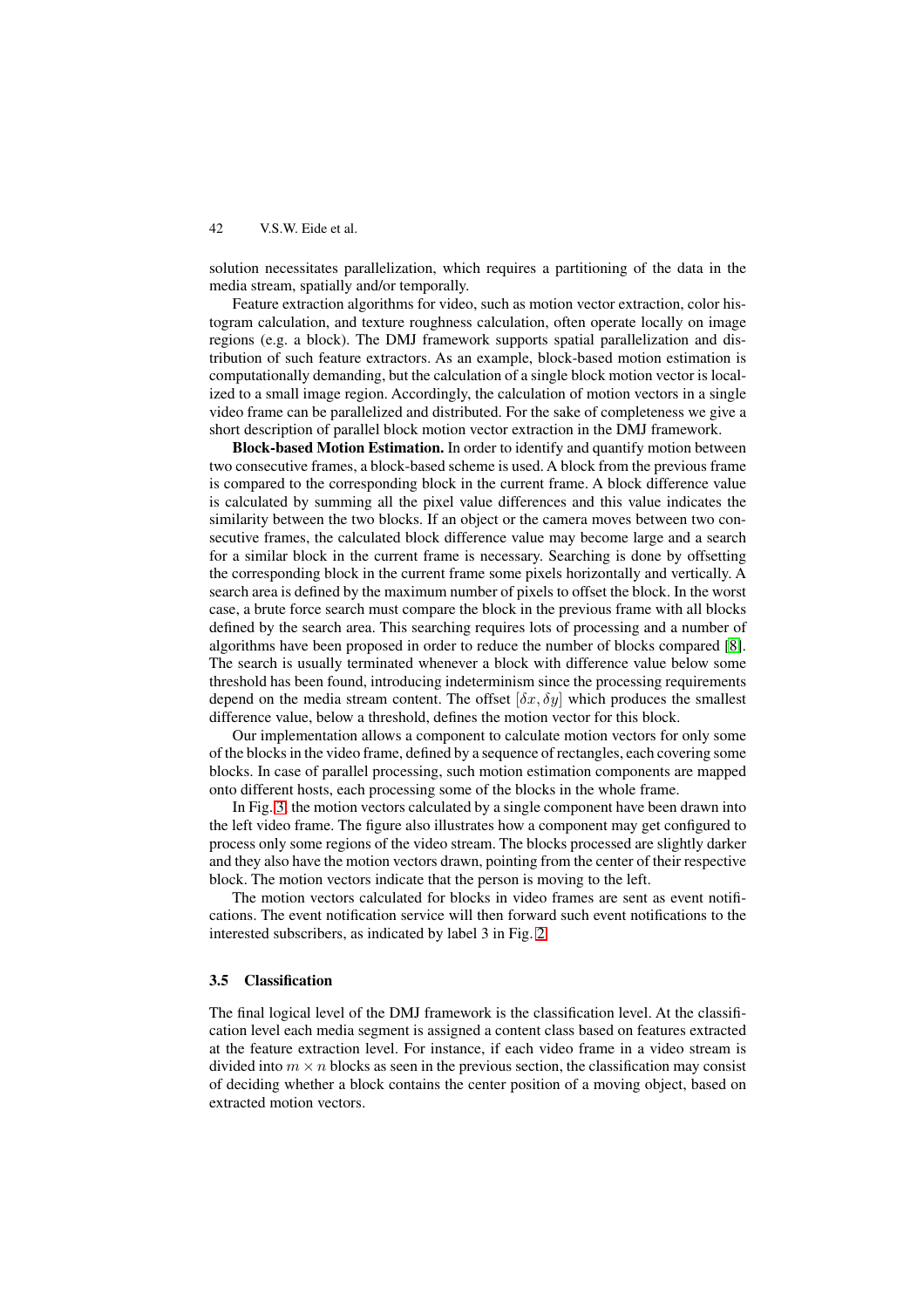<span id="page-6-0"></span>

**Fig. 3.** Left: Block-based motion estimation example. Right: The center position of the tracked object, calculated by the coordinator, has been drawn as a white rectangle

Features may be related spatially and temporally to increase the classification accuracy. E.g., if a block contains the stomach of a person moving to the left, above blocks should contain "person" features. Blocks to the right in previous video frames should also contain such features. When features are related spatially and temporally, the classification may also be referred to as *tracking* or *spatial-temporal data fusion*.

In this section we first discuss how the classification can become the processing bottleneck in a content analysis application, as well as the consequences.We then propose a parallelizable multi-component classifier which addresses this bottleneck problem.

**Processing Bottlenecks.** The classification may become a processing bottleneck due to the complexity of the content analysis task, the required classification rate, and the required classification accuracy. E.g., rough tracking of the position of a single person in a single low rate video stream may be possible using a single CPU, but accurately tracking the position of multiple people as well as their interactions (talking, shaking hands, etc.) could require several CPUs. Multiple media streams, such as video streams from multiple cameras capturing the activity on an airport, may increase the content analysis complexity even further. In the latter setting we may for instance consider tracking the behavior and interaction of several hundred people, with the goal of detecting people behaving suspiciously. This example would probably require a very large number of CPUs for accurate classification at an appropriate video frame rate. In short, when the classifier is running on a single CPU, the classification may become the processing bottleneck of the content analysis application.

When the classification becomes the processing bottleneck either the content analysis task must simplified, the classification rate/accuracy requirements must be relaxed, or the amount of processing resources available for classification must be increased. Simplifying the content analysis task may be costly in terms of implementation effort. Furthermore, reducing the accuracy of a classifier, in order to reduce the processing resource usage, may be an intricate problem depending on the classifier. Changing the classification rate is easily done, but this may have implications on the other logical framework levels (which also should reduce their operation rate accordingly). In addi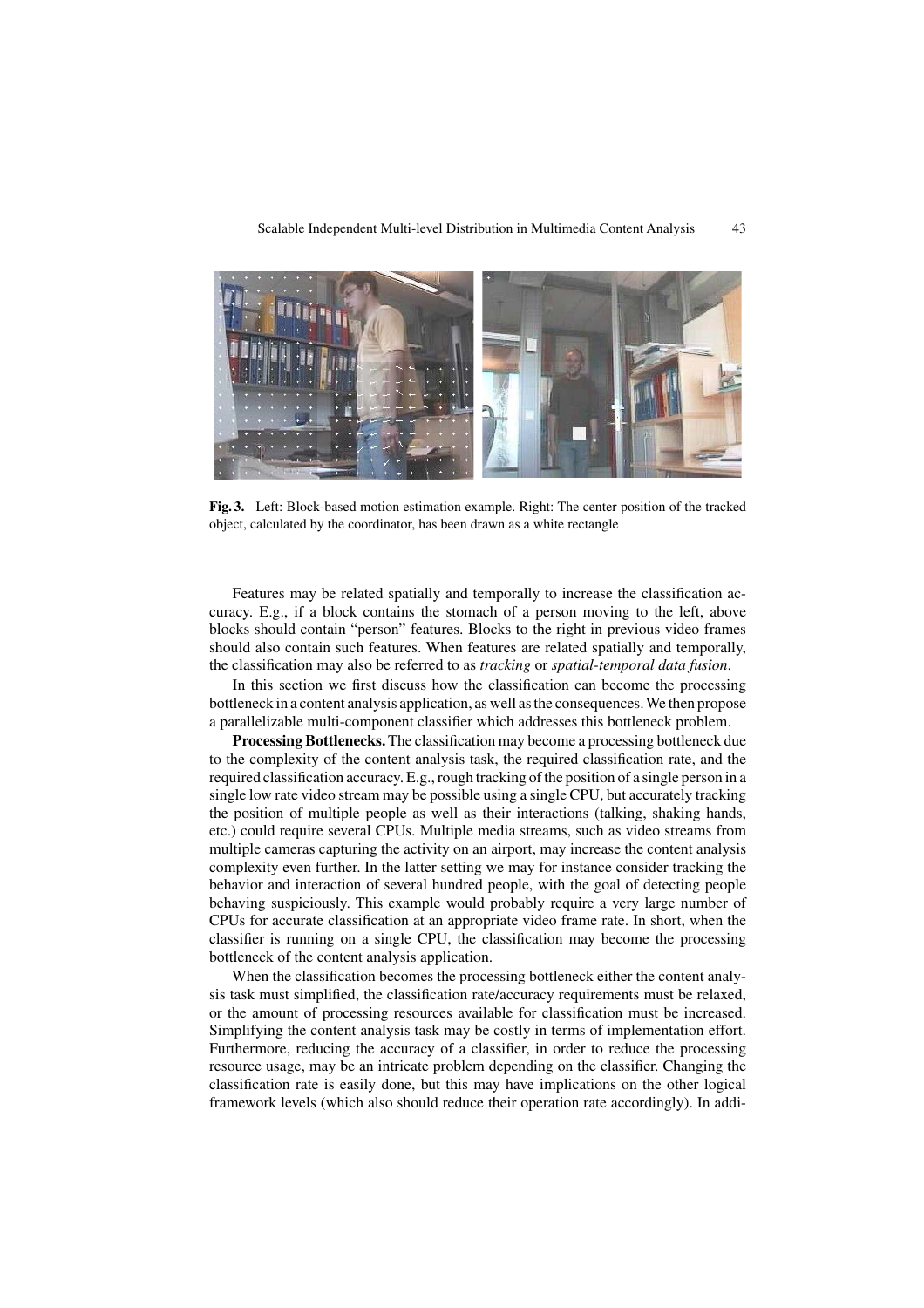tion, the content analysis task and the classification rate/accuracy requirements are often given by the application and cannot be modified. Consequently, often the only option is to increase the amount of processing resources available for classification. Unfortunately, if the classification cannot be distributed, increasing the available processing resources is only effective to a limited degree.

**A Parallel and Distributed Classification Component.** To reduce the problems discussed above, the DMJ framework classification level supports: effective specification of content analysis tasks through the use of dynamic Bayesian networks [\[9\]](#page-11-0), flexible execution of content analysis tasks based on the particle filter algorithm [\[9\]](#page-11-0), fine grained trading of classification accuracy against classification processing resource usage as a result of using particle filters, and fine grained trading of feature extraction processing resource usage against classification accuracy [\[10\]](#page-11-0) [\[11\]](#page-11-0).

In the following we describe our use of the particle filter in more detail. Then we propose a distributed version of the particle filter, and argue that the communication and processing properties of the distributed particle filter allow scalable distributed classification, independent of distribution at the other logical levels of the DMJ framework.

*The Particle Filter:* Our particle filter is generated from a dynamic Bayesian network specifying the content analysis task. During execution the particle filter partitions the media stream to be analysed into time slices, where for instance a time slice may correspond to a video frame. The particle filter maintains a set of particles. A single particle is simply an assignment of a content class to each media segment (e.g. object or background) in the previously analysed time slices, combined with the likelihood of the assignment when considering the extracted features (e.g. motion vectors). Multiple particles are used to handle noise and uncertain feature-content relationships. This means that multiple feature interpretations can be maintained concurrently in time, ideally until uncertainty can be resolved and noise can be supressed.

When a new time slice is to be analysed, each particle is independently extended to cover new media segments, driven by the content analysis task specification. In order to maintain a relevant set of particles, unlikely particles are systematically replaced by likely particles. Consequently, the particle set is evolved to be a rich summarization of likely content interpretations. This approach has proven effective in difficult content analysis tasks such as tracking of objects. Note that apart from the particle replacement, a particle is processed independently of other particles in the particle filter procedure.

*The Distributed Particle Filter:* Before proposing the distributed version of the particle filter, we briefly discuss how the classification in some cases can be distributed without any inter-classifier communication. This is the case when the content analysis task can be split into independent content analysis sub tasks. For instance, a particle filter tracking the position of people in unrelated media streams can be replaced by one particle filter for each media stream. These particle filters can then be executed independently on multiple CPUs.

The above distribution approach may be undesirable when the content analysis sub tasks depend on each other; the lack of coordination between the particle filters may cause globally incoherent classification. E.g., a particle filter tracking  $n$  people in a single media stream could be replaced by  $n$  particle filters, each tracking a single person, but then the sub tasks are dependent. As a result, particle filters tracking different persons may start tracking the same person, resulting in some persons not being tracked.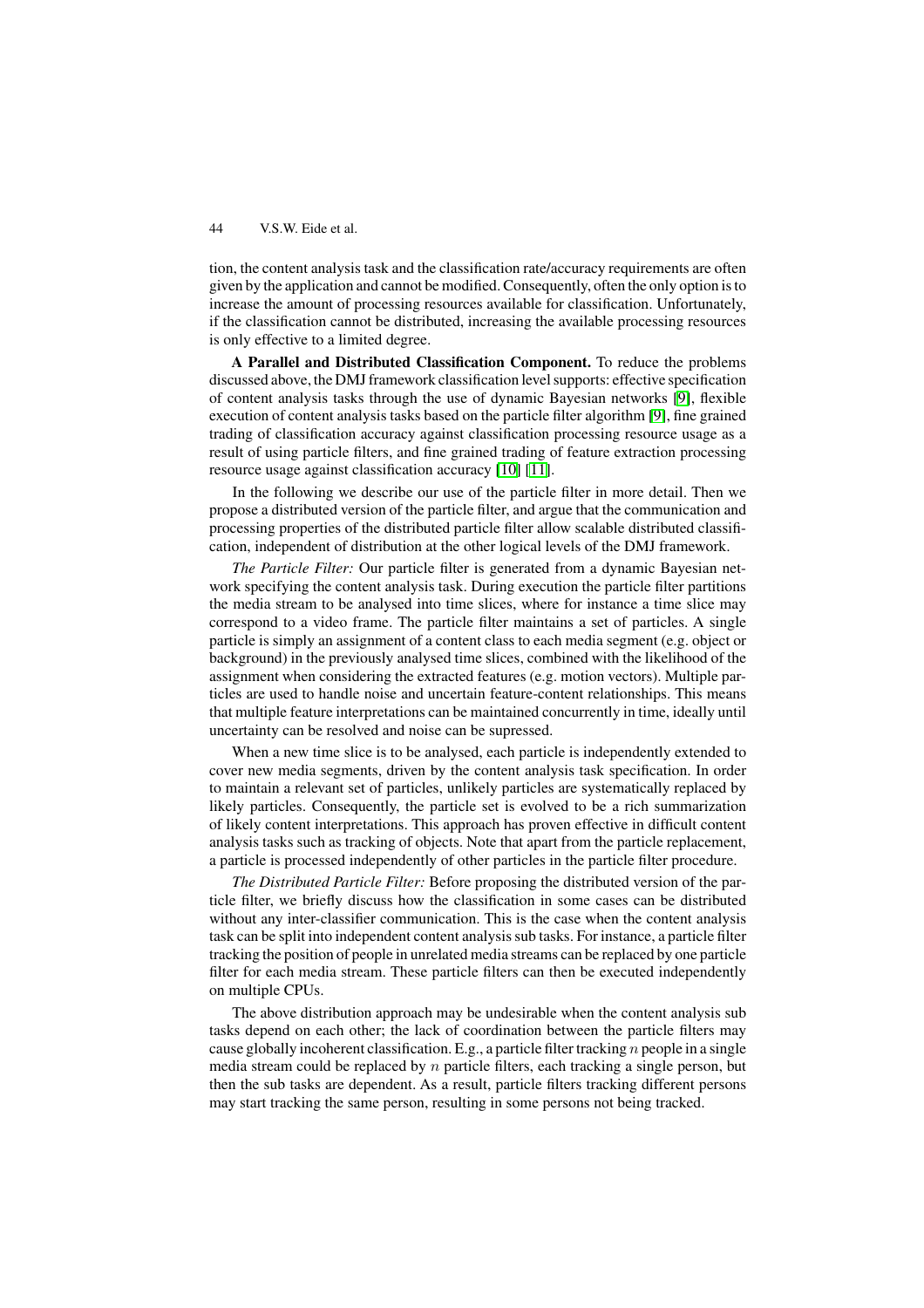<span id="page-8-0"></span>So, in order to achieve globally coherent classification only a single particle filter is used in our second distribution approach. In short, the particles of the single particle filter are parted into  $n$  groups which are processed on  $n$  CPUs. An event based communication scheme maintains global classification coherence. The communication scheme is illustrated in Fig. [2](#page-4-0) and discussed below.

 $n$  particle filter (PF) components and a coordinator (CO) component cooperate to implement the particle filter. Each PF component maintains a local set of particles and executes the particle filter procedure locally. When a new time slice is to be analysed, the components operate as follows. First,  $m$  locally likely particles are selected and submitted to the other PF components through the event notification service (label 4 in Fig. [2\)](#page-4-0). Then, each PF component executes the particle filter procedure on the locally maintained particles, except that the local particles also can be replaced by the  $(n-1)m$ particles received from the other PF components. After execution, each PF component submits the likelihood of media segment content classes to the coordinator (label 5 in Fig. [2\)](#page-4-0) which estimates the most probable content class of each media segment.

Fig. [3](#page-6-0) illustrates the effect of the distributed particle filter when applied to our content analysis application case. The input to the PF components (motion vectors) as well as the output of the CO component (the center position of the moving object) have been drawn into the respective video frames.

In the above communication scheme only  $2n$  (from PF components)  $+1$  (from the CO component) messages are submitted per time slice, relying on multicast support in the event notification service (and the underlying network). In addition, the size of the messages is controlled by  $m$ . Accordingly, this allows scalable distribution of classification on relatively tightly coupled CPUs, independent of distribution at the other logical levels of the DMJ framework. Finally, the classification properties of the distributed particle filter are essentially identical to the classification properties of the traditional particle filter when  $m$  equals the number of particles in a single PF component. By manipulating m, classification accuracy can be traded off against the size of the messages.

### **4 Empirical Results**

In this section we present the results of an experiment where the object tracking application was parallelized and distributed based on a prototype of our framework.

A separate PC (700Mhz Celeron CPU) hosted a standard video streaming application (vic [\[12\]](#page-11-0)) which captured and multicasted a MJPEG video stream (352 x 288 pixels, quality factor of 70) on a switched 100 Mbps Ethernet LAN. The frame rate was varied between 1 f/s and 25 f/s and generated a data rate of approximately 100 kbps to 2.5 Mbps. Java Media Framework [\[13\]](#page-11-0) was used to implement a motion estimation Java class. We configured the block size to 16 x 16 pixels and the search area to  $\pm 6$  pixels, both horizontally and vertically, i.e. a search area of 169 blocks. A "full search" was always performed, even though a perfect match between two blocks was found before having compared with all 169 possible blocks. The number of blocks processed in each frame was 20 x 16 (edge blocks were not processed). A parallel multi-component particle filter has been implemented in the C programming language. For particle filtering 1100 particles were used. Five Dual 1667 Mhz AMD Athlon computers were used as a distributed processing environment. The motion estimation components and the particle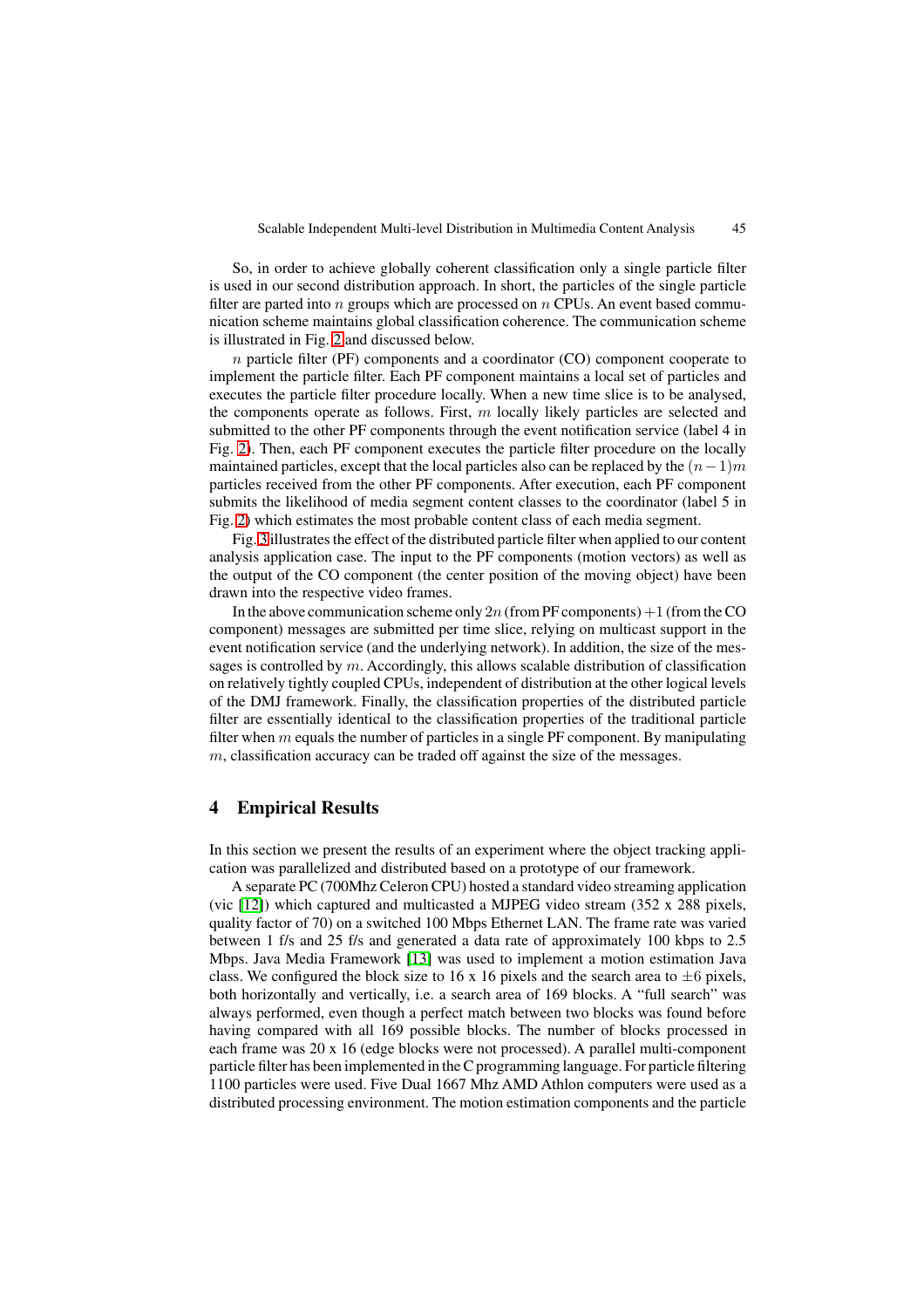|                                      |     |     |      | 1 CPU 2 CPUs 4 CPUs 8 CPUs 10 CPUs |
|--------------------------------------|-----|-----|------|------------------------------------|
| <b>Ideal Frame Rate</b>              | 2.5 | 10  | 20   | 25                                 |
| Streaming                            | 2.5 | 10  | 20   | 25                                 |
| Filtering and Feature Extraction 2.5 |     | 8.5 | 13.5 | 16                                 |
| Classification                       | 2.5 | 10  | 20   | 25                                 |

<span id="page-9-0"></span>**Table 1.** The achieved frame rate, in frames/second, for different configurations

filter components communicated across Mbus[\[14\]](#page-11-0). In [\[5\]](#page-11-0) we discuss the suitability of Mbus as an event notification service. Mbus takes advantage of IP multicast.

In order to examine the distribution scalability of our framework we implemented five object tracking configurations, targeting 1, 2, 4, 8, and 10 CPUs respectively. The first configuration, consisting of decoding and filtering components, one motion estimation component, one particle filter component, and one coordination component, was executed as a pipeline on one CPU. In the second configuration the pipeline was executed on two CPUs, that is, the filtering and motion estimation components were executed on one CPU and the particle filter and coordination component were executed on another CPU. This configuration was extended stepwise by adding a motion estimation component (and implicitly also filtering components) as well as a particle filter component, each running on a dedicated CPU.

The configurable parameters of the above components were set so that the feature extraction and the particle filtering had similar processing resource requirements. Then, we kept the content analysis task and the other configurable parameters constant, while we measured the video frame rate of each configuration. If our framework is scalable the frame rate should increase approximately linearly with the number of CPUs. This also means that the operation rate at both the feature extraction level as well as the classification level should increase accordingly.

The achieved frame rate for each configuration is shown in Table 1. From the table we can see that the frame rate increased linearly with the number of CPUs, except for the filtering and feature extraction part of the computation.

In order to find out what caused this effect, we modified the implementation of the motion estimation method in the Java class so that it returned whenever called by the JMF runtime system, without doing any processing. We observed that when streaming at 25 f/s, the filtering and transformation part (depacketization and JPEG to RGB transformation) consumed roughly 30% of the processing power of a single CPU. Each component must decode and filter the complete multicast MJPEG stream, despite the fact that each component only operates on a subpart of each video frame. Scalability is reduced, illustrating the point made in [3.3.](#page-4-0) Note that the ability of the distributed classifier to handle the full frame rate was tested on artificially generated features.

# **5 Further Work**

Sending a full multicast stream to all receivers wastes both network and receiver processing resources when each receiver only processes some regions in each video frame. In [\[15\]](#page-11-0), heterogeneous receivers are handled by layered video coding. Each layer encodes a portion of the video signal and is sent to a designated IP multicast address. Each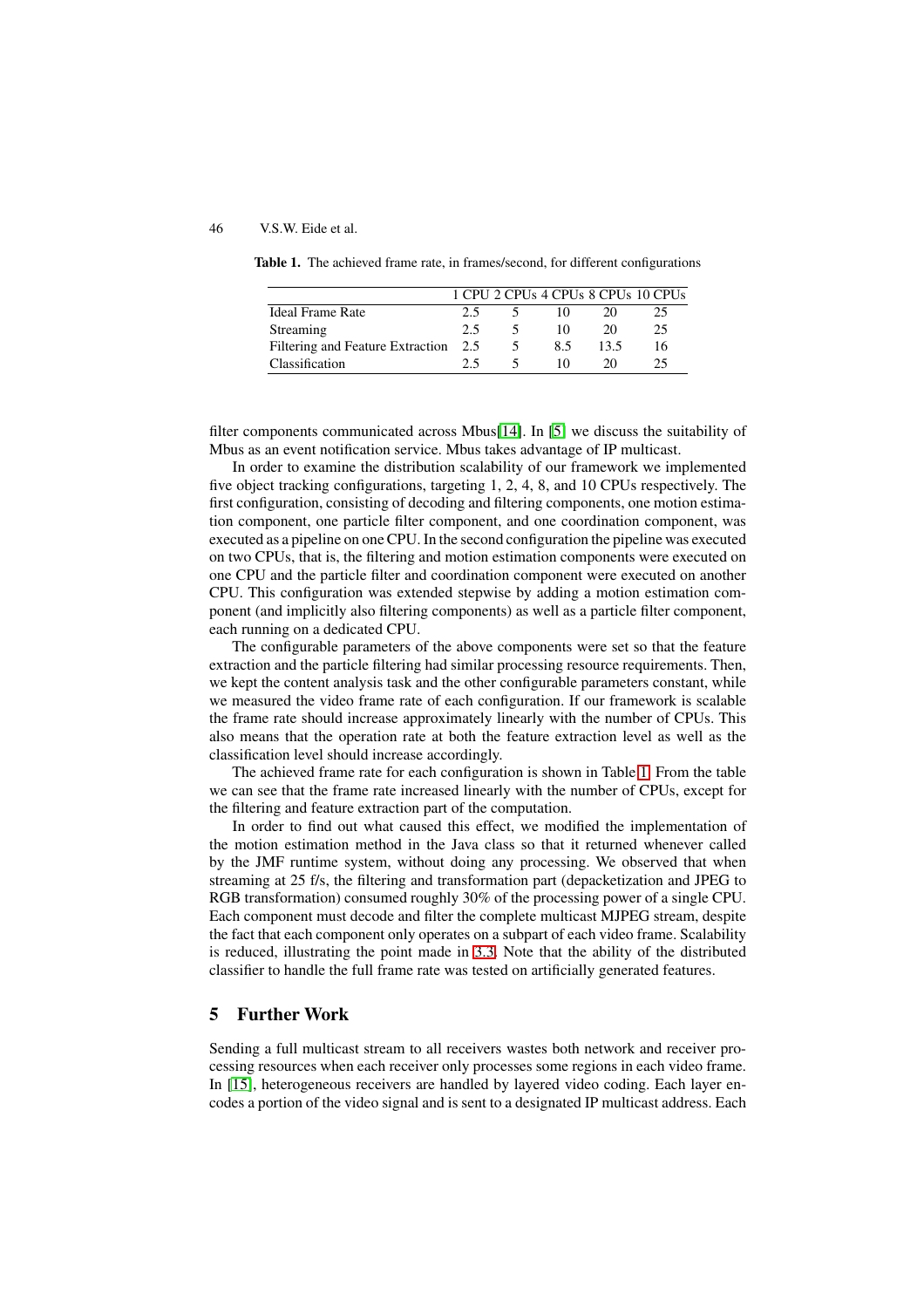<span id="page-10-0"></span>enhancement layer depends on lower layers and improves quality spatially/temporarily. Parallel processing poses a related kind of heterogeneity challenge, but the motivation is distribution of workload by partitioning data. In this respect, using an event notification service for video streaming, as described in [\[16\]](#page-11-0) and [\[17\]](#page-11-0), seems interesting. A video streaming component may then send different blocks of each video frame as different event notifications. A number of cooperating feature extraction components may then subscribe to different regions and process the whole video frame in parallel.

With respect to filtering, we consider an approach where (a hierarchy of) filters can be dynamically configured to adapt each media stream to the varying requirements of different receiving components. A similar approach for managing content adaptation in multicast of media streams has been proposed in [\[18\]](#page-11-0).

The "full search" motion estimation strategy described in Sect. [4](#page-8-0) gives deterministic, but also worst case processing requirements. A strategy which terminates the search is more challenging from a load balancing point of view. A moving object increases the processing requirements for a local group of blocks (a processing hotspot), suggesting that blocks processed by a single CPU are spread throughout the whole video frame. The tracking information calculated by a classifier, e.g. the object location and movement direction, can be subscribed to and used as a hint to improve searching.

We will also add resource aware and demand driven feature extraction to the framework [\[10\]](#page-11-0), i.e., the features are ranked on-line according to their expected ability to contribute to the current stage of the content analysis task. Only the most useful features are extracted, as limited by the available processing resources.

Finally, we will extend our application case and increase the need for scalability by analyzing several video streams concurrently. Content from different video streams can then be related in the classification, e.g. tracking of an object across several cameras. For this purpose, we will add a parallelizable color feature extractor for more robust object tracking, i.e. objects can be identified and tracked based on color features.

# **6 Conclusion**

In this paper we have presented a component based framework which simplifies the development of distributed scalable applications for real-time media content analysis. By using this framework, we have implemented a real-time moving object tracker. The experimental results indicate that the framework allows construction of scalable applications by the means of parallelization and distribution of the main logical application levels, namely streaming, transformation/filtering, feature extraction, and classification.

# **References**

- 1. Hongeng, S., Bremond, F., Nevatia, R.: Bayesian Framework for Video Surveillance Applications. In: 15th International Conference on Pattern Recognition. Volume 1., IEEE (2000) 164–170
- 2. Eickeler, S., Muller, S.: Content-based Video Indexing of TV Broadcast News using Hidden Markov Models. In: Conference on Acoustics, Speech and Signal Processing. Volume 6., IEEE (1999) 2997–3000